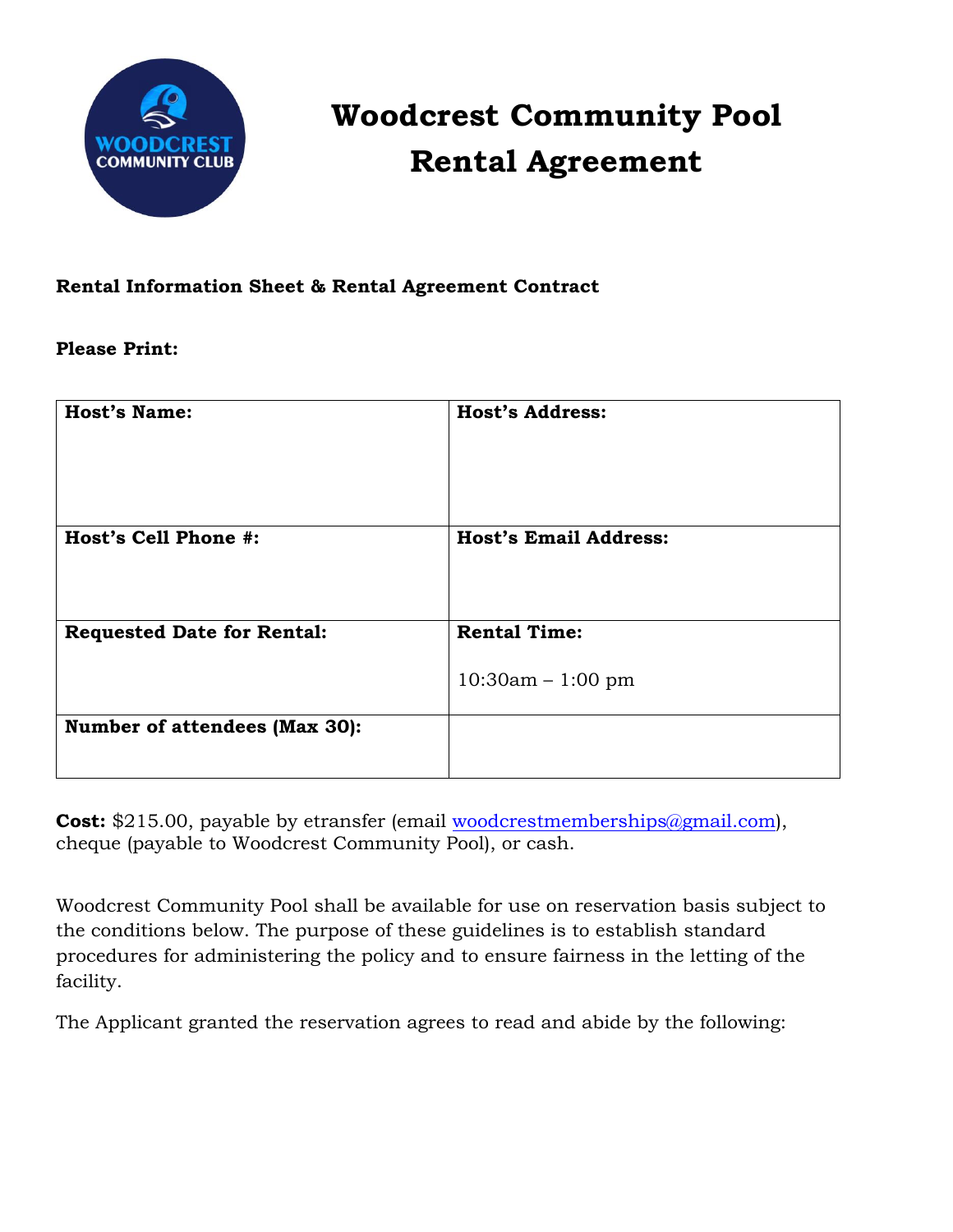## **Pool Rental Procedures and Requirements:**

- 1. Hosts may come no more than 15 minutes before to set up.
- 2. Please inform your guests that the large parking lot belonging to Mapleton Homes is not available to park in. Anyone who parks in that lot will be subject to towing. The small parking lot in front of Woodcrest pool is available for parking, as is street parking.
- 3. We are not able to offer refunds in the event of inclement weather. We have a covered shelter that can be used in case of rain. If the Lifeguards hear thunder or see any lightening, they must clear the pool for 30 minutes.
- 4. Sunscreen must be applied by all guests 20 minutes before swimming. All persons entering the pool must shower first before going in the pool.
- 5. No one can enter the water before the Lifeguards have given permission Swim tests will start at the designated time and not earlier.
- 6. Guests are required to take a swim test prior to entering the deep end by the lifeguard.
- 7. All swimmers must wear swim attire to enter the pool.
- 8. Deck activities, games or toys must be pre-approved by Woodcrest Community Pool via the Rental Coordinator 5 days in advance of the party.
- 9. No confetti is allowed in any of the pool area deck or on the premises.
- 10. No glass containers of any kind are allowed.
- 11. No alcoholic beverages or smoking/vaping of any kind are permitted on the premises or in the area surrounding the facility.
- 12. Parents/guardians are to supervise their children at all times.
- 13. Disposable diapers are not allowed in the pool.
- 14. Children age 3 and under must be with an adult in the water.
- 15. Our barbeque is available for use during the party.
- 16. All swimmers will be asked to exit the pool up to 30 minutes before reserved time is over to cut cake and clean up.
- 17. All attendees must leave the pool area within 15 minutes after the end of the party.
- 18. The host will clean up and be held responsible for leaving the premises clean. All trash is to be disposed of properly and all decorations are to be removed by the host.
- 19. Any property damage will be the responsibility of the host.
- 20. We reserve the right to refuse the pool to anyone who does not conduct themselves in a safe manger or not conform to the pool safety rules.

Our pool rules have been set up for your safety and for the well-being of you and your guests. Please see that your guests are made aware of the safety rules, as you are ultimately responsible for their actions and conduct.

Lifeguards are in charge at all times. Adults in attendance are expected to assist and cooperate with the lifeguard. Repeated warnings from the lifeguards will be grounds for ejection from the pool area.

Any guests with special needs or health requirements should be brought to the attention of the lifeguards as soon as possible upon arrival.

Thank you!